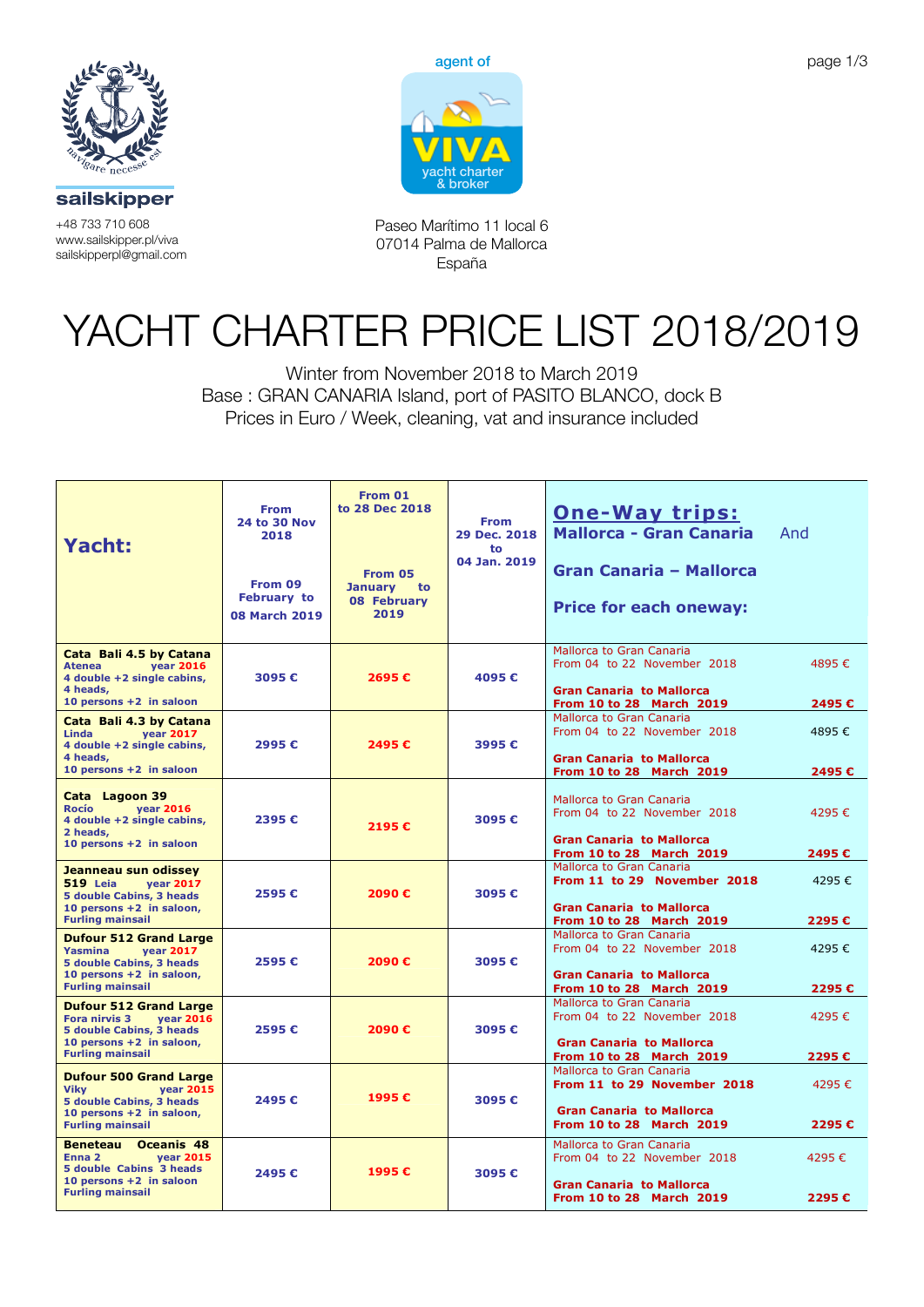



## YACHT CHARTER PRICE LIST 2018/2019

sailskipper +48 733 710 608 www.sailskipper.pl/viva sailskipperpl@gmail.com

**Vivacharter** 

Paseo Marítimo 11 local 6 07014 Palma de Mallorca España

Winter from November 2018 to March 2019 Base : GRAN CANARIA Island, port of PASITO BLANCO, dock B Prices in Euro / Week, cleaning, vat and insurance included

| <b>Vivacharter</b><br><b>Prices</b><br><b>Gran Canaria.</b><br>$2018 - 2019$<br>Page 2                                                                   | <b>From</b><br><b>24 to 30 Nov</b><br>2018<br>From 09<br>February to<br><b>08 March 2019</b> | From 01<br>to 28 Dec 2018<br>From 05<br>January to<br>08 February<br>2019 | <b>From</b><br>29 Dec. 2018<br>to<br>04 Jan. 2019 | <b>One-Way trips:</b><br><b>Mallorca - Gran Canaria</b><br>Gran Canaria - Mallorca<br><b>Price for each oneway:</b>           | And            |
|----------------------------------------------------------------------------------------------------------------------------------------------------------|----------------------------------------------------------------------------------------------|---------------------------------------------------------------------------|---------------------------------------------------|-------------------------------------------------------------------------------------------------------------------------------|----------------|
| <b>Dufour 460 Grand Large</b><br>(2018)<br>$RITA - 4 double cabins,$<br>4 heads<br>$8 + 2$ berths, furling main,<br>bow thruster, radar                  | 1995                                                                                         | 1695                                                                      | 2950                                              | Mallorca to Gran Canaria<br>From 11 to 29 November 2018<br><b>Gran Canaria to Mallorca</b><br><b>From 10 to 28 March 2019</b> | 3995€<br>1995€ |
| <b>Dufour 460 Grand Large</b><br>(2018)<br>MARTA - 4 double<br>cabins, 4 heads<br>$8 + 2$ berths, furling main,<br>bow thruster, radar                   | 1995                                                                                         | 1695                                                                      | 2950                                              | Mallorca to Gran Canaria<br>From 11 to 29 November 2018<br><b>Gran Canaria to Mallorca</b><br><b>From 10 to 28 March 2019</b> | 3995€<br>1995€ |
| <b>Dufour 460 Grand Large</b><br>Vera<br><b>year 2016</b><br>4 double cabins, 4 heads<br>8 persons +2 in saloon,<br><b>Furling mainsail</b>              | 1895€                                                                                        | 1595€                                                                     | 2850€                                             | Mallorca to Gran Canaria<br>From 04 to 22 November 2018<br><b>Gran Canaria to Mallorca</b><br><b>From 10 to 28 March 2019</b> | 3995€<br>1995€ |
| <b>Dufour 460 Grand Large</b><br><b>year 2016</b><br><b>Rosa</b><br>4 double cabins, 4 heads<br>8 persons +2 in saloon,<br><b>Furling mainsail</b>       | 1895€                                                                                        | 1595€                                                                     | 2850€                                             | Mallorca to Gran Canaria<br>From 04 to 22 November 2018<br><b>Gran Canaria to Mallorca</b><br>From 10 to 28 March 2019        | 3995€<br>1995€ |
| <b>Dufour 460 Grand Large</b><br><b>Violeta</b><br><b>year 2016</b><br>4 double cabins, 4 heads<br>8 persons + 2 in saloon,<br><b>Furling mainsail</b>   | 1895€                                                                                        | 1595€                                                                     | 2850€                                             | Mallorca to Gran Canaria<br>From 04 to 22 November 2018<br><b>Gran Canaria to Mallorca</b><br><b>From 10 to 28 March 2019</b> | 3995€<br>1995€ |
| Bavaria cruiser 46<br><b>Wanda</b><br><b>vear 2015</b><br>4 double cabins<br>8 + 2 persons in saloon,<br>3 heads, Furling mainsail                       | 1895€                                                                                        | 1595€                                                                     | 2795€                                             | Mallorca to Gran Canaria<br>From 04 to 22 November 2018<br><b>Gran Canaria to Mallorca</b><br><b>From 10 to 28 March 2019</b> | 3995€<br>1995€ |
| Bavaria cruiser 46<br><b>Nieves</b><br><b>year 2015</b><br>4 double cabins, 3 heads,<br>8 + 2 persons in saloon,<br><b>Classic mainsail</b>              | 1895€                                                                                        | 1595€                                                                     | 2795€                                             | Mallorca to Gran Canaria<br>From 11 to 29 November 2018<br><b>Gran Canaria to Mallorca</b><br><b>From 10 to 28 March 2019</b> | 3995€<br>1995€ |
| <b>Dufour 410 Grand large</b><br><b>Selenia</b><br><b>year 2015</b><br>3 double cabins, 2 heads<br>$6 + 2$ persons in saloon,<br><b>Furling mainsail</b> | 1695€                                                                                        | 1495€                                                                     | 2395€                                             | Mallorca to Gran Canaria<br>From 11 to 29 November 2018<br><b>Gran Canaria to Mallorca</b><br>From 10 to 28 March 2019        | 2995€<br>1195€ |
| <b>Dufour 412 Grand large</b><br><b>Carmen</b><br><b>year 2016</b><br>3 double cabins, 2 heads<br>6 + 2 persons in saloon,<br><b>Furling mainsail</b>    | 1695€                                                                                        | 1495€                                                                     | 2395€                                             | Mallorca to Gran Canaria<br>From 11 to 29 November 2018<br><b>Gran Canaria to Mallorca</b><br>From 10 to 28 March 2019        | 2995€<br>1195€ |

**Check-in:** At the Base! – Saturday 5 PM - or earlier, if the yacht is ready for boarding.

**Check-out:** Friday until 5 PM at the base with filled up diesel deposit. Overnight possibility until Saturday 8.30 AM.